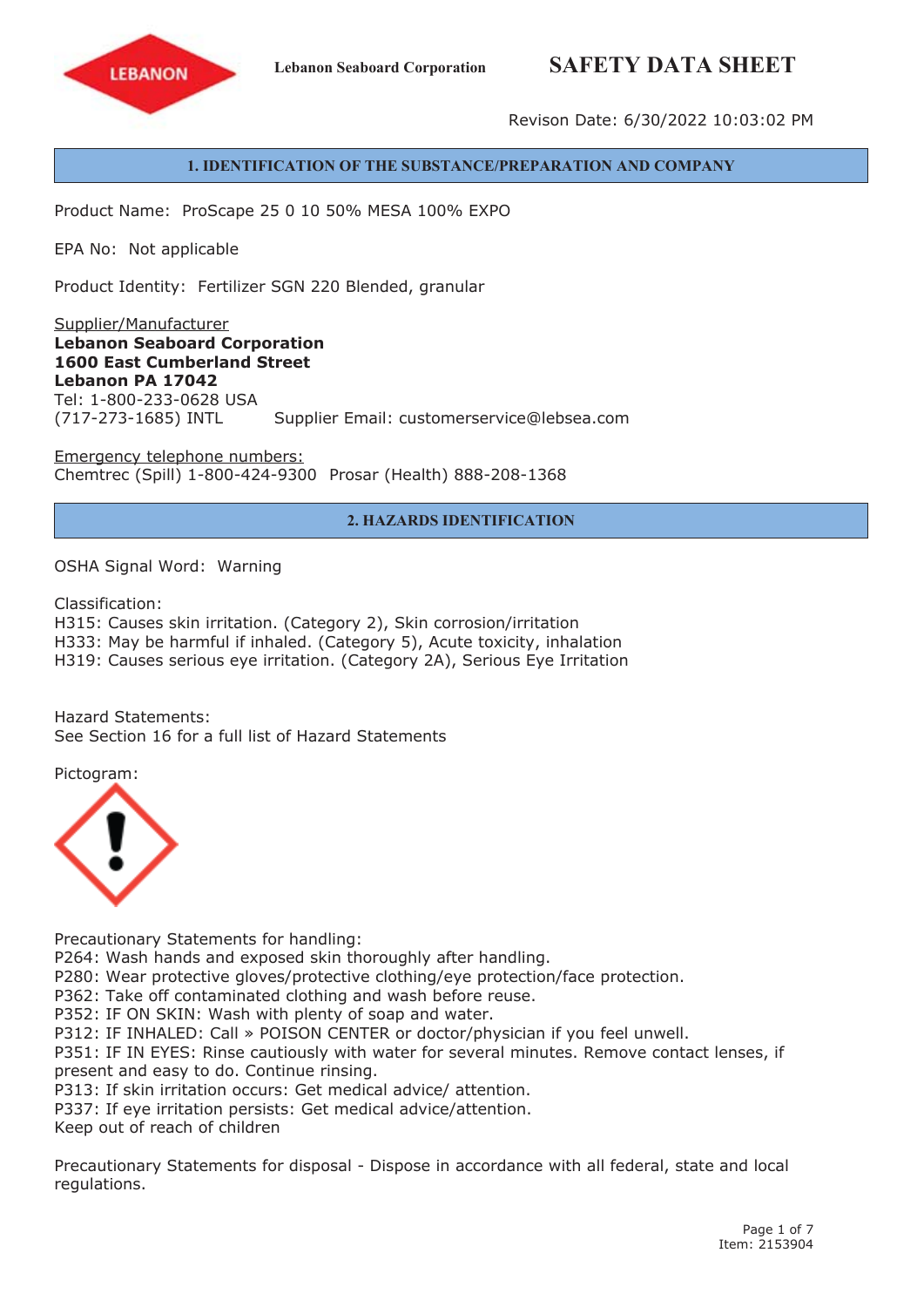## **Hazards not otherwise classified (HNOC):**None

Unknown acute toxicity: <1% of the mixture consists of ingredients of unknown toxicity

#### **3. COMPOSITION/INFORMATION ON INGREDIENTS**

| <b>Chemical Name</b> | CAS No.         | Weight $\%$ |
|----------------------|-----------------|-------------|
| Urea                 | $57-13-6$       | $ \sim$     |
| Methylene ureas      | $9011 - 05 - 6$ | $45 - 50$   |
| Potassium Sulfate    | 7778-80-5       | $20 - 25$   |
| Ammonium Sulfate     | 7783-20-2       | $25 - 30$   |

## **4. FIRST AID MEASURES**

Eye Contact Rinse cautiously with water for several minutes. Remove contact lenses, if presen<sup>t</sup> and easy to do. Continue rinsing. If eye irritation persists: Get medical advice/attention.

Skin Contact Wash with soap and water. If injury occurs, or if discomfort or irritation persists contact <sup>a</sup> physician.

Inhalation If inhaled and discomfort occurs, move to fresh air, and keep person at rest in a position comfortable for breathing. If difficulty in breathing occurs and/or persists, administer oxygen and ge<sup>t</sup> medical attention. If medical advice is needed, have product container or label on hand.

#### Ingestion Rinse mouth. Drink Plenty of water. If you feel unwell, call <sup>a</sup> poison control center or seek medical attention. Do not induce vomiting of an unconscious person.

Self-protection of the first aider: Use any appropriate personal protective equipment as required for nuisance dusts.

Most important symptoms and effects, both acute and delayed: Nuisance dust irritation may occur with nasal discomfort under highly dusty conditions.

Indication of any immediate medical attention and special treatment needed: Treat Symptoms. Consult physician if discomfort or irritation persists.

## **5. FIRE FIGHTING MEASURES**

#### **Suitable extinguishing media**

Use extinguishing media suitable to local circumstances and the surrounding environment. Options in this case include water, CO<sub>2</sub>, ABC Dry Chemical extinguisher, or foam. Avoid stirring up dust extinguisher stream.

#### **Specific hazards arising from the chemical**

Thermal decomposition can lead to release of irritating and toxic gases and vapors. In the event of fire, do not breathe fumes.

#### **Explosion data**

Sensitivity to mechanical impact: None

Sensitivity to static discharge: None

Note: Excessive amounts of any burnable dusts can produce explosive mixtures if allowed to disperse in the air in confined areas where ignition sources occur. Prevent excessive dust dispersal in areas of use, storage, or production.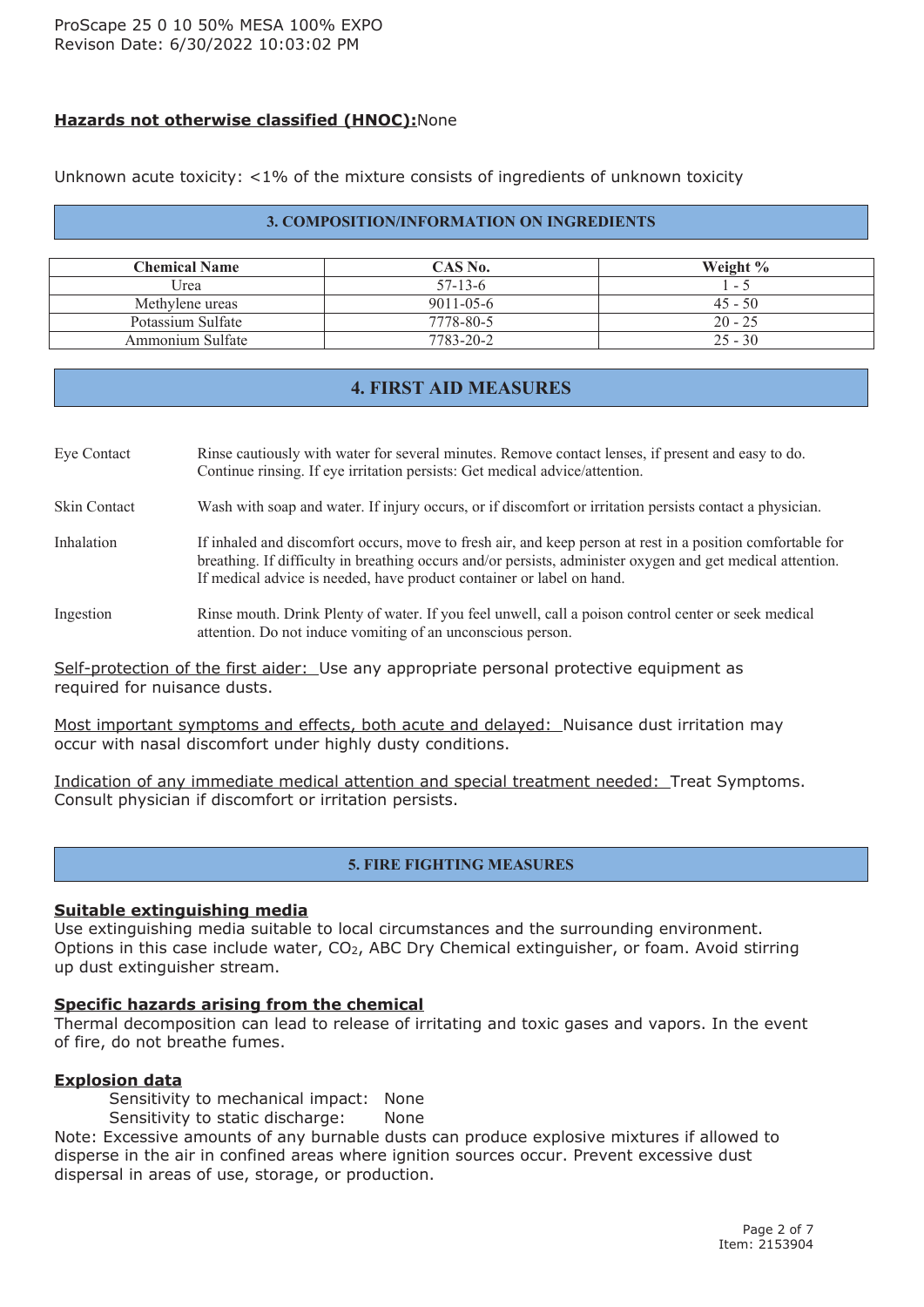## **Protective equipment and precautions for firefighters**

As in any fire, wear self-contained breathing apparatus pressure-demand, MSHA/NIOSH (approved or equivalent) and standard protective (bunker) gear.

#### **6. ACCIDENTAL RELEASE MEASURES**

#### **Personal precautions, protective equipment, and emergency procedures**

| <b>Personal Precautions</b> | Use dust mask and gloves as needed or other reasonable personal protective equipment as<br>required to prevent contact with eyes or skin. Remove ignition sources prior to clean-up.                                                                                                                                                                                            |
|-----------------------------|---------------------------------------------------------------------------------------------------------------------------------------------------------------------------------------------------------------------------------------------------------------------------------------------------------------------------------------------------------------------------------|
|                             | If in eyes, rinse cautiously with water for several minutes. If eye irritation persists: Seek<br>medical advice.<br>If experiencing significant respiratory symptoms: seek medical attention.                                                                                                                                                                                   |
| Environmental precautions   | Prevent entry into waterways, sewers, basements or confined areas. Do not flush into<br>surface water or sanitary sewer system. See Section 12 for additional ecological<br>information.                                                                                                                                                                                        |
| Methods for containment     | Prevent further leakage or spillage, if safe to do so.                                                                                                                                                                                                                                                                                                                          |
| Methods for clean-up        | Use dust mask and/or reasonable personal protective equipment as required to avoid<br>breathing dusts. Moisten or cover powder spill with plastic sheet or tarp to minimize<br>spreading. Take up mechanically, placing in appropriate containers for disposal. Avoid<br>creating dust. Soak up excess with inert absorbent material. Clean contaminated surface<br>thoroughly. |

# **7. HANDLING AND STORAGE** Safe Handling Ensure adequate ventilation, especially in confined areas. Use personal protective equipment as required to avoid breathing dusts or mists, and to preven<sup>t</sup> eye contact. Wash hands thoroughly after handling. Storage Conditions Keep containers tightly closed in <sup>a</sup> cool, well- ventilated place. Keep out of the reach of children. Incompatible materials Avoid strong acids or alkali, or other reactive substances.

#### **8. EXPOSURE CONTROLS/PERSONAL PROTECTION**

#### **Exposure Guidlines**

| <b>Chemical Name</b>           | <b>ACGIH TLV</b>              | <b>OSHA PEL</b>                  | NIOSH IDLH*     |
|--------------------------------|-------------------------------|----------------------------------|-----------------|
| Nuisance Dusts (for granulars) | $10 \text{ mg/m}$ (TWA-Total) | $15 \text{ mg/m}$ (TWA total) 50 | Not Established |
|                                |                               | mppcf (TWA total) 5 mppcf        |                 |
|                                |                               | (TWA respirable)                 |                 |

\*IDLH refers to amounts that are "Immediately Dangerous to Life or Health"

Engineering controls: Use with adequate ventilation and follow safe work practices to prevent dust buildup in air.

**Individual protection measures**Use personal protective equipment as required to avoid breathing dust/mist, and to prevent eye contact.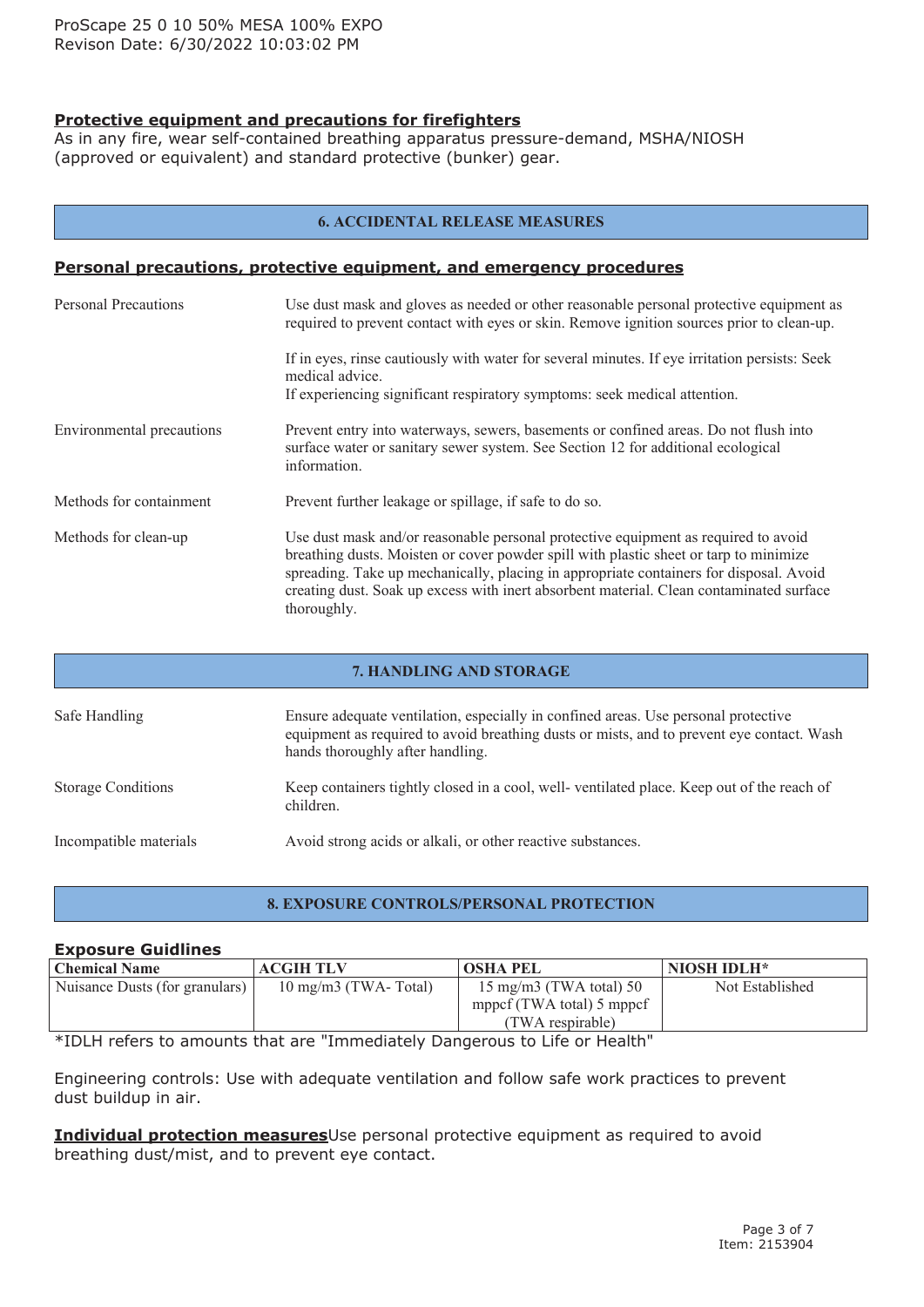#### ProScape 25 0 10 50% MESA 100% EXPO Revison Date: 6/30/2022 10:03:02 PM

| Eve protection                | Provide face and eye protection: face shield and goggles recommended if face or eye contact is<br>likely.                                                                                                                                                                 |
|-------------------------------|---------------------------------------------------------------------------------------------------------------------------------------------------------------------------------------------------------------------------------------------------------------------------|
| Skin and Body Protection      | Gloves and standard work coveralls recommended                                                                                                                                                                                                                            |
| <b>Respiratory Protection</b> | Dust mask recommended for dusty or misty conditions. If exposure limits are exceeded or<br>irritation is experienced, NIOSH/MSHA approved respiratory protection should be worn.<br>Respiratory protection must be provided in accordance with current local regulations. |
| General Hygiene               | When using product, do not eat, drink or smoke. Wash hands thoroughly after handling. Wash<br>contaminated clothing before reuse.                                                                                                                                         |

#### Also see Precuationary Statements in Section 2

#### **9. PHYSICAL AND CHEMCIAL PROPERTIES**

| Physical state                | Granular Solid            |
|-------------------------------|---------------------------|
| Appearance                    | Granular Solid            |
| Color                         | Mixed, various            |
| Odor                          | Slight                    |
| Odor Threshold                | No information available  |
| pH                            | Not applicable            |
| Melting point/freezing point  | Not applicable            |
| Boiling point / boiling range | Not applicable            |
| Flash point                   | No information available  |
| Evaporation rate              | Not applicable            |
| Flammability (solid, gas)     | No information available  |
| Flammability Limits in Air    |                           |
| Upper flammability limit:     | No information available  |
| Lower flammability limit:     | No information available  |
| Vapor pressure                | Not applicable            |
| Vapor density                 | Not applicable            |
| Water solubility              | Mostly insoluble          |
| Solubility in other solvents  | No information available  |
| Partition coefficient         | No information available  |
| Autoignition temperature      | No information available  |
| Decomposition temperature     | No information available  |
| Oxidizing properties          | Not particularly reactive |
|                               |                           |

## **10. STABILITY AND REACTIVITY**

#### **Reactivity**

Not Reactive

#### **Chemical stability**

Stable

#### **Possibility of Hazardous Reactions**

May release heat and fumes when mixed in solution with incompatible reactive materials.

## **Hazardous polymerization**

Will not occur.

#### **Conditions to avoid**

High heat, sparks and open flames, as some ingredients may be burnable.

#### **Incompatible materials**

Strong acids or alkali, or other reactive substances.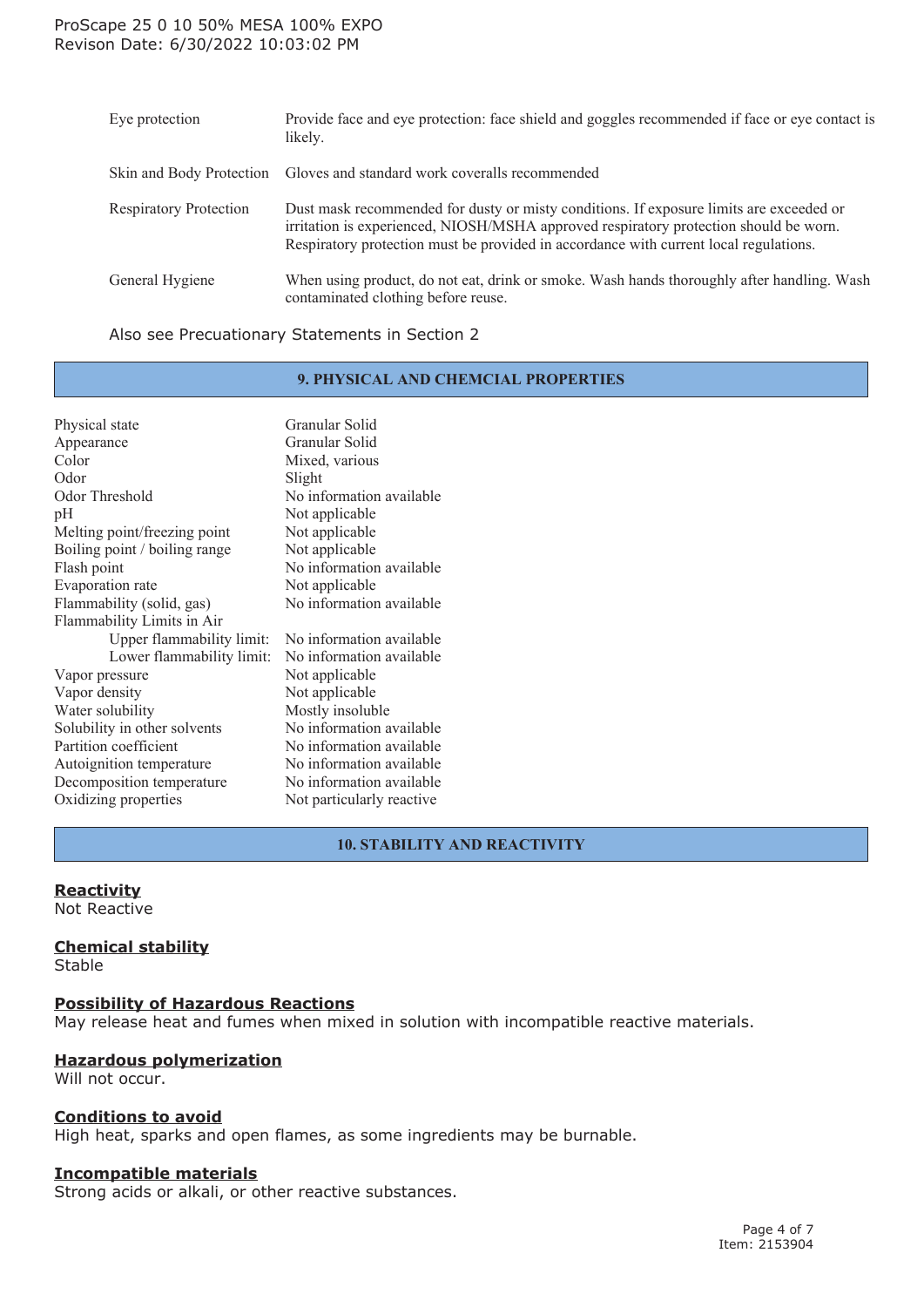#### **Hazardous Decomposition Products**

May emit toxic fumes under fire conditions, such as Nitrogen oxides (NOx), Ammonia, Oxides of sulfur, Hydrogen chloride and Carbon monoxide.

| <b>11. TOXICOLOGICAL INFORMATION</b>                                                            |                                                                                                               |  |
|-------------------------------------------------------------------------------------------------|---------------------------------------------------------------------------------------------------------------|--|
|                                                                                                 | Routes of exposure: Ingestion, eyes (contact), skin (contact), dust inhalation                                |  |
| <b>Symptoms</b>                                                                                 | May irritate the digestive tract if ingested in quantity, causing nausea, vomiting and                        |  |
| Sensitization                                                                                   | diarrhea.<br>No information available.                                                                        |  |
| Germ cell mutagenicity<br>Carcinogenicity                                                       | None known unless noted below in Other<br>None                                                                |  |
| Reproductive toxicity<br>STOT - single exposure<br>STOT - repeated exposure<br>Chronic toxicity | No information available.<br>No information available<br>No information available<br>No information available |  |
| Target Organ Effects                                                                            | Lungs-Nuisance dusts                                                                                          |  |
| Aspiration hazard<br>Other                                                                      | No information available                                                                                      |  |

#### **12. ECOLOGICAL INFORMATION**

Fertilizers may be harmful to aquatic life with short term effects, causing algal bloom and increased BOD, depending on the amount released.

| Persistence and degradability |
|-------------------------------|
| <b>Bioaccumulation</b>        |
| Other adverse effects         |

No information available No information available No information available

#### **13. DISPOSAL CONSIDERATIONS**

#### **Disposal of wastes:**

Excess product should be used up according to label directions, to avoid disposal issues. Dispose of in accordance with Local, State, and Federal regulations.

#### **Contaminated packaging**

Dispose empty container with normal trash, unless prohibited by local regulations.

#### **14. TRANSPORT INFORMATION**

#### NMFC 68140-4 FERTILIZER COMPOUNDS (MANUFACTURED FERTILIZERS) NOI, DRY 20 OR GREATER PCF

| DOT:                  | Not Regulated  |
|-----------------------|----------------|
| Proper Shipping Name: | Not Regulated  |
| Hazard Class:         | Not Applicable |
| <b>JATA:</b>          | Not Regulated  |
| Proper Shipping Name: | Not Regulated  |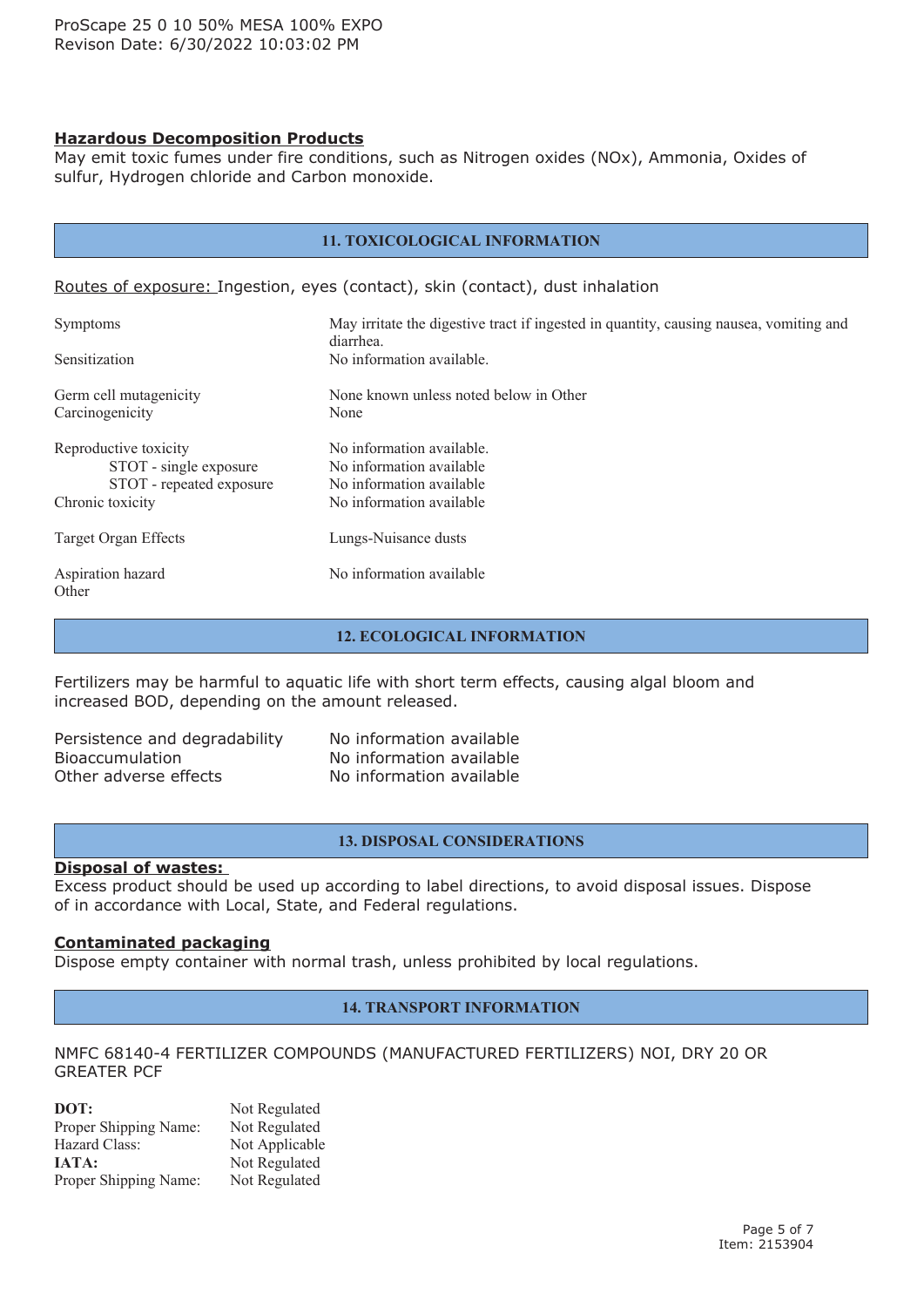#### ProScape 25 0 10 50% MESA 100% EXPO Revison Date: 6/30/2022 10:03:02 PM

| Hazard Class:         | Not Applicable |
|-----------------------|----------------|
| <b>IMDG/IMO:</b>      | Not Regulated  |
| Proper Shipping Name: | Not Regulated  |
| Hazard Class:         | Not Applicable |
| <b>IMDG:</b>          | Not Regulated  |
| Proper Shipping Name: | Not Regulated  |
| Hazard Class:         | Not Applicable |
| ADR:                  | Not Regulated  |
| Proper Shipping Name: | Not Regulated  |
| Hazard Class:         | Not Applicable |
| ADN:                  | Not Regulated  |
| Proper Shipping Name: | Not Regulated  |
| Hazard Class:         | Not Applicable |
| RID:                  | Not Regulated  |
| Proper Shipping Name: | Not Regulated  |
| Hazard Class:         | Not Applicable |
| TDG:                  | Not Regulated  |
| Proper Shipping Name: | Not Regulated  |
| Hazard Class:         | Not Applicable |
| ICAO:                 | Not Regulated  |
| Proper Shipping Name: | Not Regulated  |
| Hazard Class:         | Not Applicable |
| <b>MEX:</b>           | Not Regulated  |
| Proper Shipping Name: | Not Regulated  |
| Hazard Class:         | Not Applicable |

## **15. REGULATORY INFORMATION**

TSCA (USA): Complies. **General Product Information:** This product is not federally regulated as <sup>a</sup> hazardous material. **Clean Air Act:** No information is available. **Clean Water Act:** This product does not contain any substances regulated as pollutants pursuant to the Clean Water Act (40 CFR 122.21 and 40 CFR 122.42)

**SARA 313 Superfund Amendments:** This product contains no chemicals which are subject to the reporting requirements of the Act and Title 40 of the Code of Federal regulations, Part 372.

#### **SARA 311/312 Hazard Categories:**

| Yes. |
|------|
| Yes  |
| No   |
| No   |
| N٥   |
|      |

**CERCLA:** This material, as supplied, does not contain any substances regulated as hazardous substances under the Comprehensive Environmental Response Compensation and Liability Act (CERCLA) (40 CFR 302) and Superfund.

Amendments and Reauthorization Act (SARA) (40 CFR 355). There may be specific reporting requirements at the local, regional, or state level pertaining to releases of this material.

#### **State Regulations:**

**California Proposition 65:**This product does not contain detectable quantities of chemicals